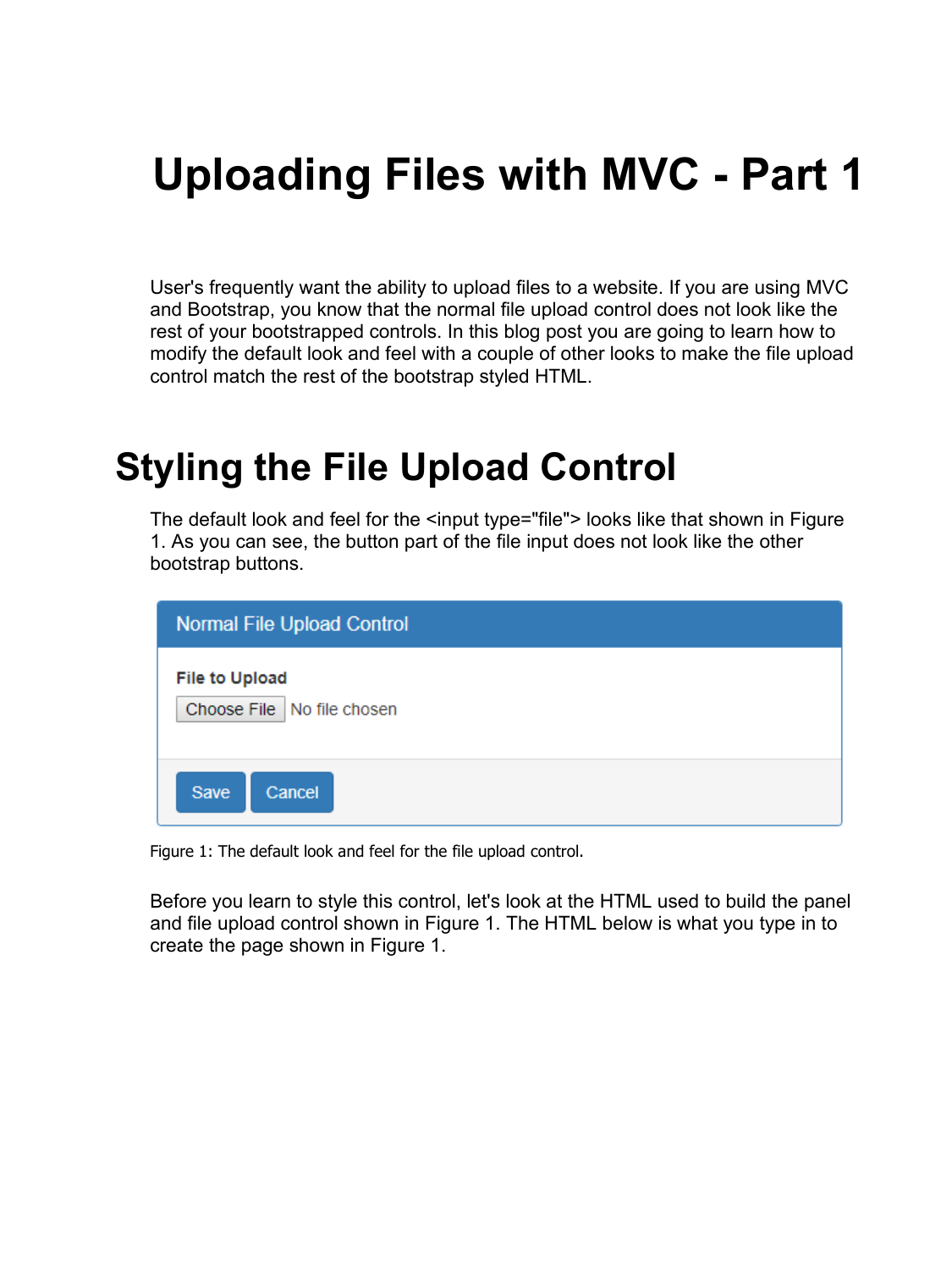```
@using (@Html.BeginForm(null, null, FormMethod.Post,
        new { enctype = "multipart/form-data" })) {
  <div class="row">
     <div class="col-xs-12">
       <div class="panel panel-primary">
         <div class="panel-heading">
            <h1 class="panel-title">Normal File Upload Control</h1>
        \langle /div>
         <div class="panel-body">
            <div class="form-group">
              <label for="fileToUpload">File to Upload</label>
              @Html.TextBox("fileToUpload", null, new { type="file" })
           \langle div>
        \langle/div\rangle <div class="panel-footer">
           <button type="submit" id="btnSave" 
                   class="btn btn-primary">Save</button>
            <a href='@Url.Action("Index", "Home")' 
              class="btn btn-primary">Cancel</a>
        \langle div\rangle </div>
    \langle div>
  \langle div\rangle}
```
If you are familiar with Bootstrap, there is nothing new here. However, the MVC @Html.BeginForm() control does change the 'enctype' attribute to 'multipart/formdata'. This attribute is required for the MVC controller to be able to receive the input stream for the file to upload. The code to perform the upload is shown a little later in this blog post.

#### **Style the File Upload Control as a Button**

If you do a google search for how to style the file upload control, you will find many examples. I want the look and feel of my file upload control to match all the rest of my bootstrap controls, so this first sample makes it look like a bootstrap button as shown in [Figure 2.](#page-1-0)0



<span id="page-1-0"></span>Figure 2: The file upload control can look just like any other bootstrap button.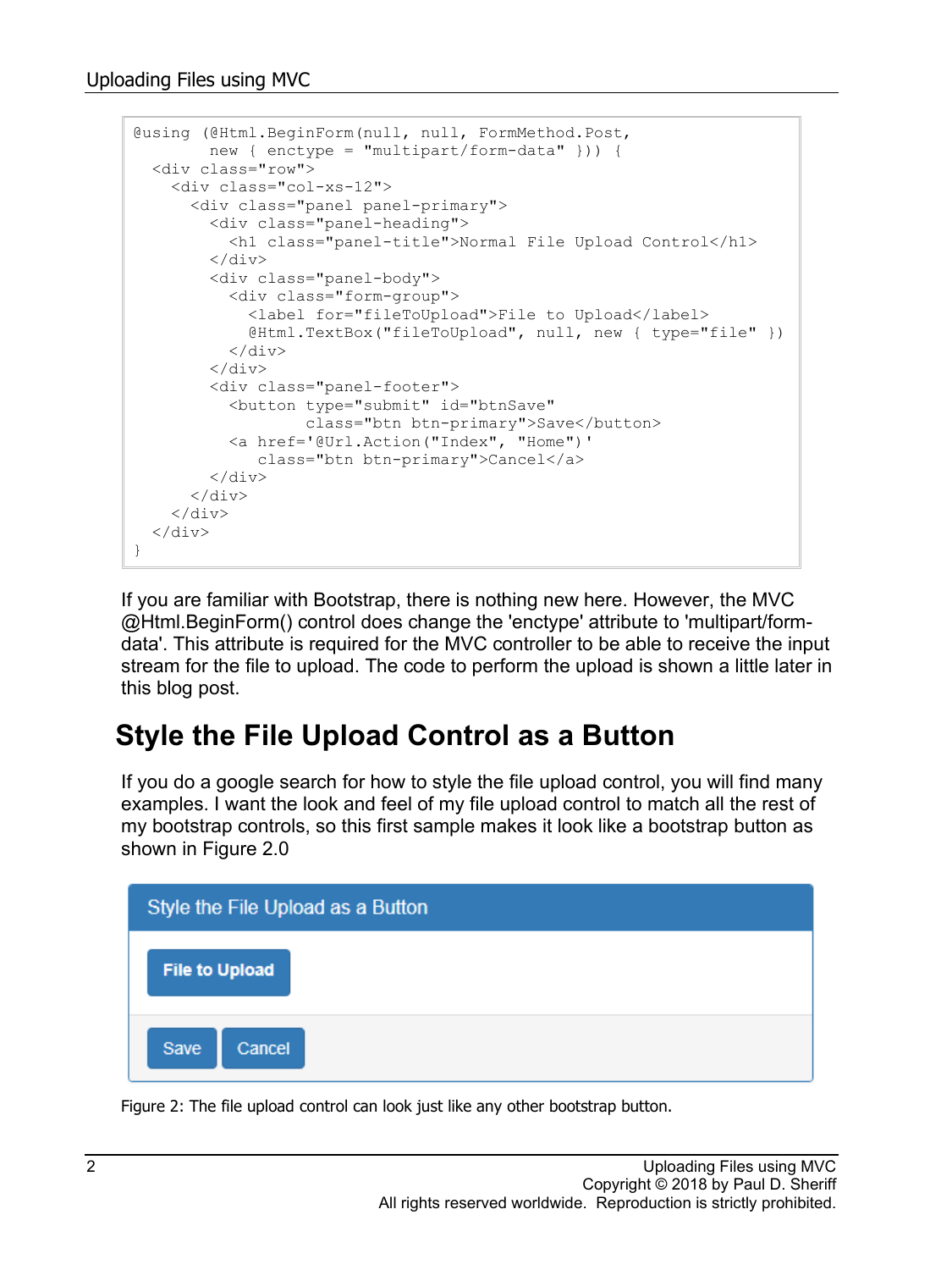To accomplish this, I did not need any additional CSS, I simply needed to set the style of the file upload control to "display:none;". This turns off the display of the control but does not remove the functionality. The second thing I did was to add the "btn btn-primary" styles to the form-group that wraps the label and the input field. That is all there is to it!

```
<div class="form-group btn btn-primary">
  <label for="fileToUpload">File to Upload</label>
  @Html.TextBox("fileToUpload", null, 
                new { type = "file", style = "display:none;" })
</div>
<div id="fileDisplay" class="text-info"></div>
```
To display the file chosen after the user selects a file, a new div is added with an id set to "fileDisplay". In the <script> tag at the end of the page, add the following code to respond to the change event of the file upload control.

```
<script>
   $(document).on('change', ':file', function (e) {
     $("#fileDisplay").text(e.target.value);
   });
</script>
```
The code above takes the value from the file upload control and adds it to the text of the <div> tag. The value property in the file upload control contains the name of the file chosen by the user.

#### **Style the File Upload Control as a Text Box and a Glyph**

Instead of a button, you might wish to make your file upload control look like a readonly text box and an open folder as shown in [Figure 3.](#page-3-0) What is nice about this design is the file chosen can be displayed in the text box portion.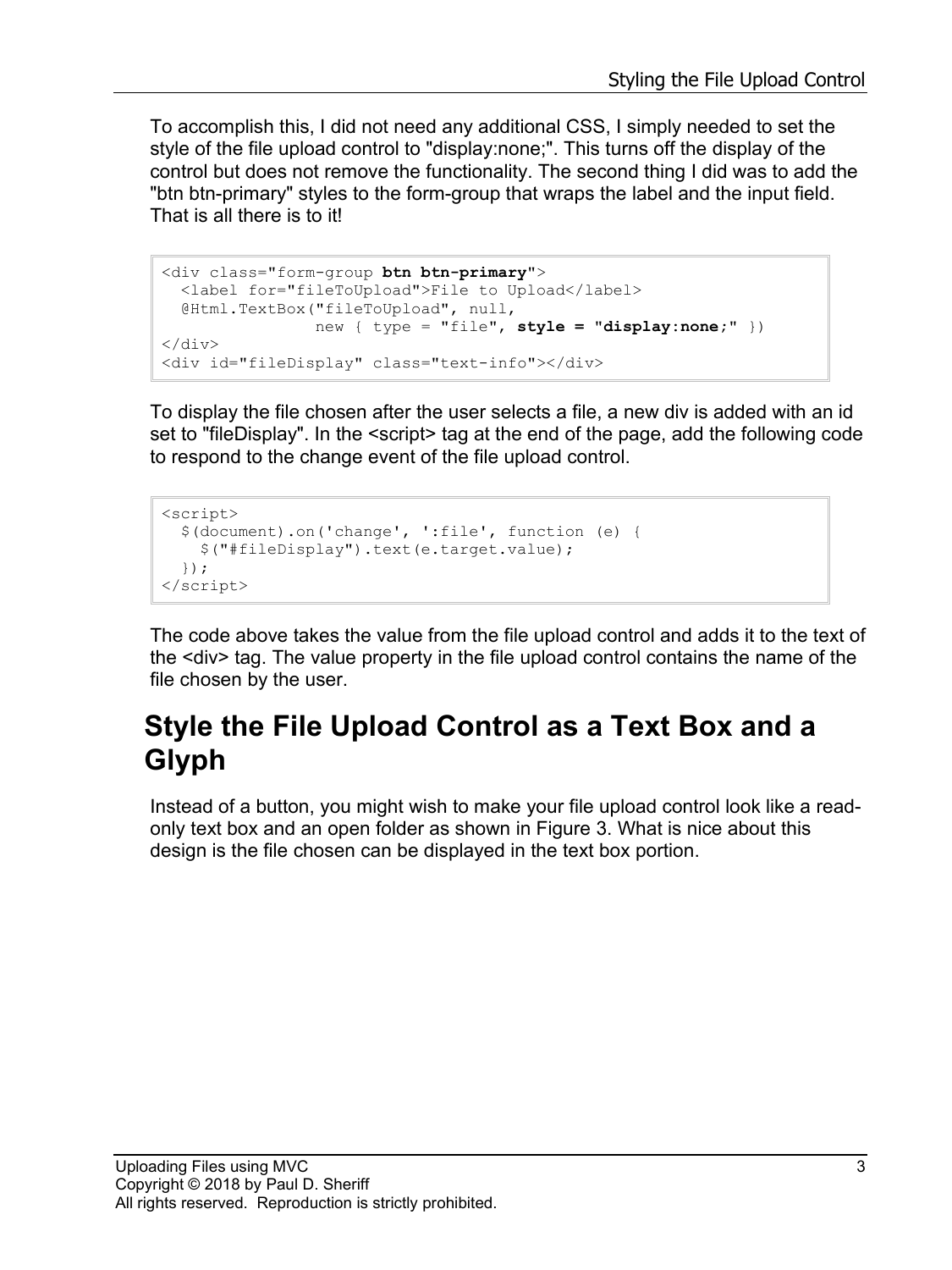| Style the File Upload as Text Box and a Glyph |
|-----------------------------------------------|
| <b>File to Upload</b>                         |
|                                               |
|                                               |
| Save<br>Cancel                                |

<span id="page-3-0"></span>Figure 3: Use a text box and a glyph to represent your file upload process.

To create this look and feel, use built-in bootstrap classes just like before. The HTML below is what is used within the body of the bootstrap panel.

```
<div class="form-group">
   <label for="fileToUpload">File to Upload</label>
   <div class="input-group col-xs-4">
     @Html.TextBox("fileToUpload", null,
        new { type = "file", style = "display:none;" })
     <input id="fileDisplay" type="text" 
            class="form-control"
            readonly="readonly" 
            onfocus="fileUploadClick();" />
     <div class="input-group-addon" 
           onclick="fileUploadClick();">
       <span class="glyphicon glyphicon-folder-open"></span>
    \langlediv\rangle </div>
</div>
```
Within the form-group div, add a normal label control. Then add another div with the class "input-group" and any column width you want. Within this div add your file upload control with the style set to "display:none;" as you did before. Next, you add a text control and a div just like you would with any bootstrap input group. Add the "readonly" attribute to the text box and add the class of "form-control". Call a function you are going to write named "fileUploadClick()" in response to the onfocus event. Add the class "input-group-addon" to the next div, and in response to the onclick event, call the "fileUploadClick()" function as well. Within the div add a span and use any glyphicon you want to represent to the user that this is a control to upload a file.

Within the <script> tag at the bottom of the page, add the new fileUploadClick() function. This new function simply triggers the click event on the file upload control. The click event displays a file open dialog. If the user chooses a file, that file name is displayed in the read-only text box.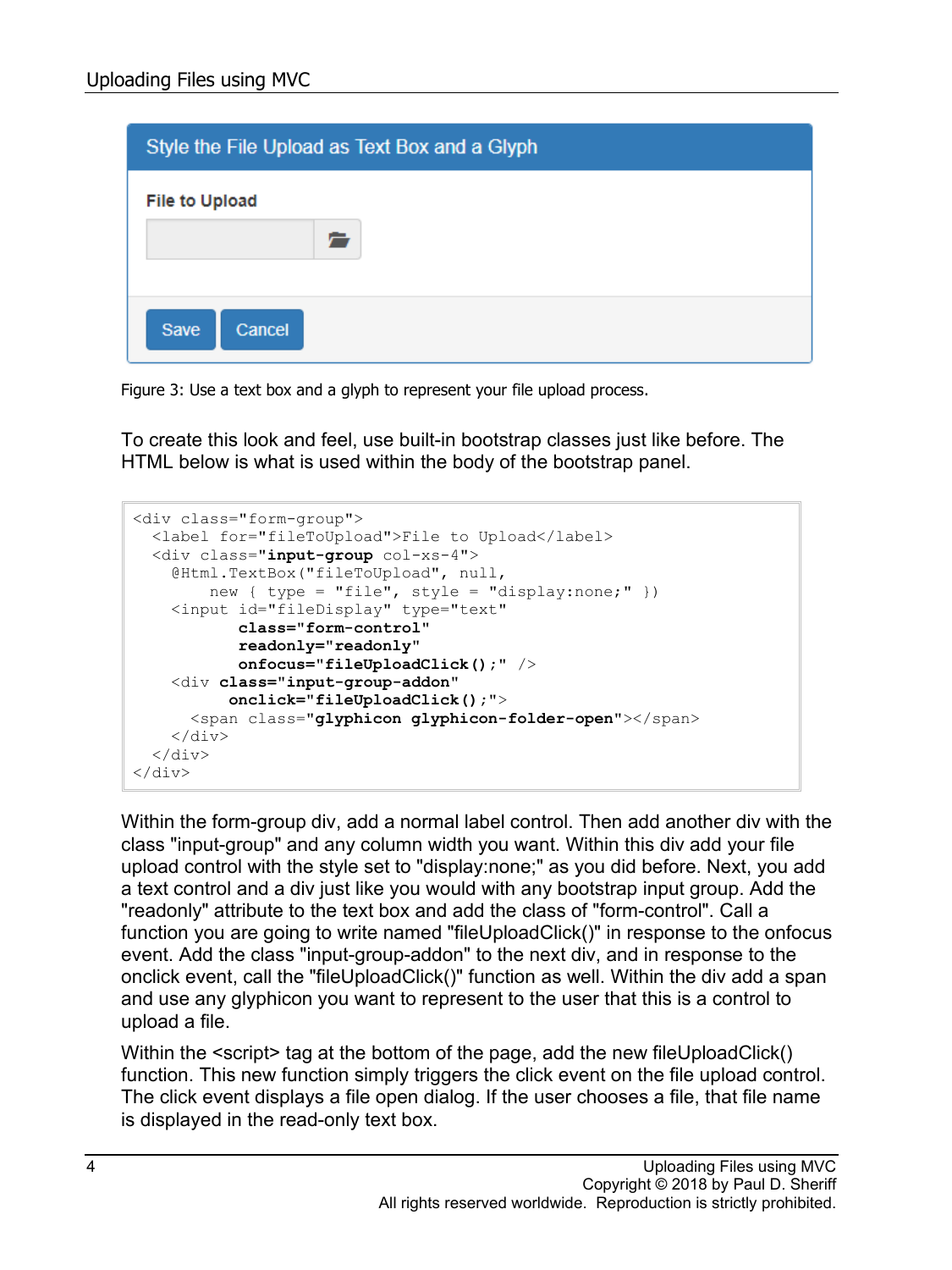```
<script>
   $(document).on('change', ':file', function (e) {
     $("#fileDisplay").val(e.target.value);
   });
  function fileUploadClick() {
     $("#fileToUpload").trigger("click");
   }
</script>
```
## **Code to Upload File**

Now that you have a seen how to style your file upload control, let's now learn how to get the file from the client to the server. In the web page you created before, you only have one <input> to send to the server. In your MVC controller's POST method you accept a HttpPostedFileBase object. The name of the parameter must match the same id/name you use in the HTML when creating the <input type="file">.

The code shown below is going to attempt to gather the contents of the file as a byte array, the path of the file, the name of the file, the length of the contents and the type of the file (jpg, gif, docx, etc). Check to see if the *fileToUpload* parameter is not null and that the content length property is greater than zero. This tells you a valid file has been uploaded. Next, create a MemoryStream object and use the InputStream CopyTo() method to copy the uploaded file to the memory stream object.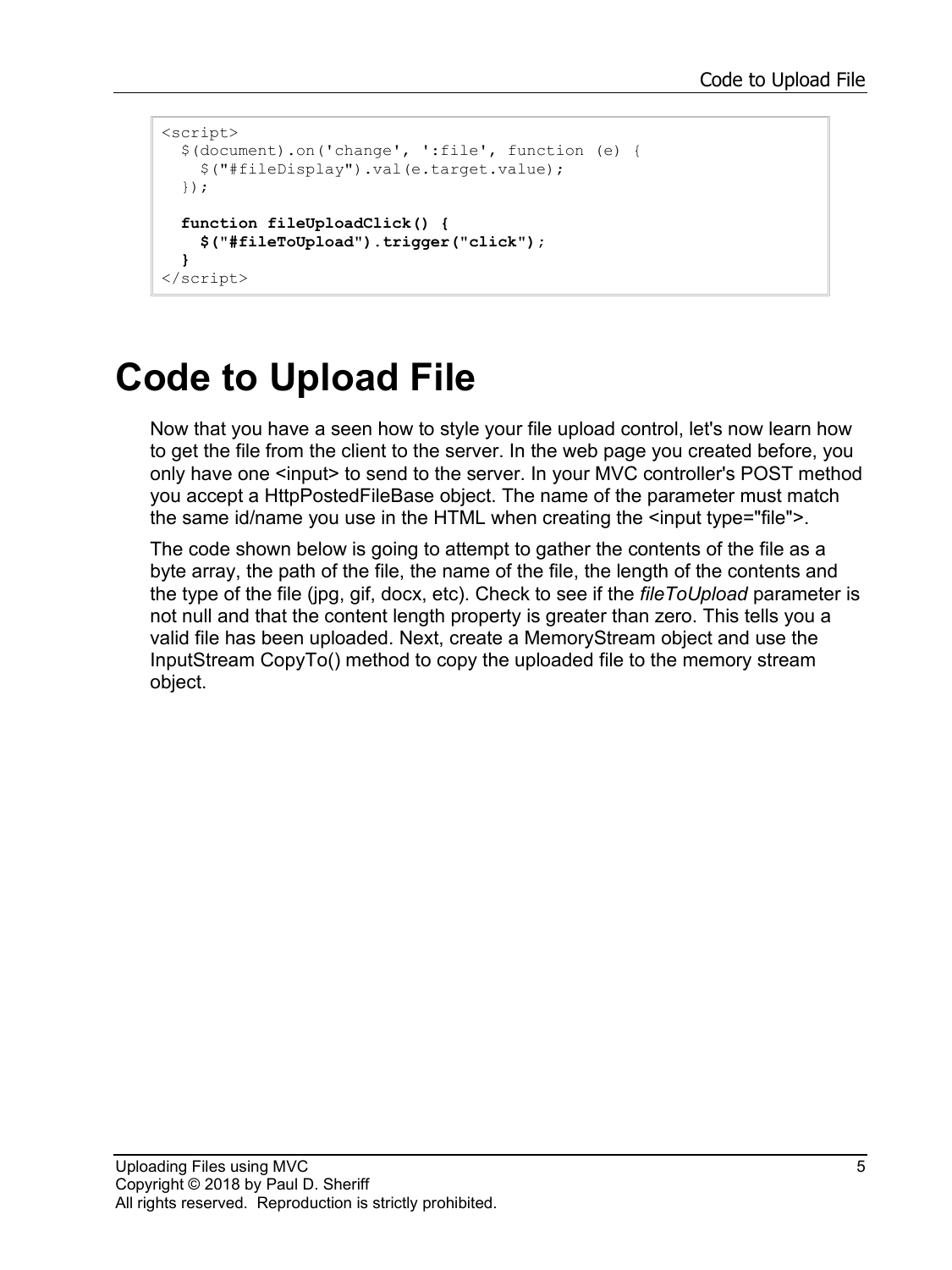```
[HttpPost]
public ActionResult Sample01(HttpPostedFileBase fileToUpload)
{
  byte[] contents;
  string filePath;
  string fileName;
   int contentLength;
   string contentType;
   if (fileToUpload != null && fileToUpload.ContentLength > 0) {
     // Get the uploaded file
     using (MemoryStream ms = new MemoryStream()) {
      fileToUpload.InputStream.CopyTo(ms);
      contents = ms.ToArray();
     }
     // Fill in other file information
     contentLength = fileToUpload.ContentLength;
     contentType = fileToUpload.ContentType;
     filePath = Path.GetDirectoryName(fileToUpload.FileName);
     fileName = Path.GetFileName(fileToUpload.FileName);
     // Look at all properties
     System.Diagnostics.Debugger.Break();
     // TODO: Do something with the file data
   }
  return View();
}
```
Once you have the file uploaded, gather the other property data from the HttpPostedFileBase object and put it into the local variables in this method. The FileName property may or may not have the path from the client machine as not all browsers pass this information to the server. Use the .NET Path class' GetDirectoryName() method to attempt to extract the path. Then use the .NET Path class' GetFileName() method to extract the file name from the FileName property.

You are not going to do anything with all these values right now other than look at them to ensure you received the file you attempted to upload. Later in this blog series you are going to use these values to store the file to a folder on the server and store the file information into an SQL Server table. Be aware that most servers impose a limit on the size of the file you can upload. However, they also let you adjust the size by changing a configuration setting.

## **Summary**

You do not have to settle for the default look and feel of the HTML file upload control. By simply turning off the style of the file upload control, you can style it in